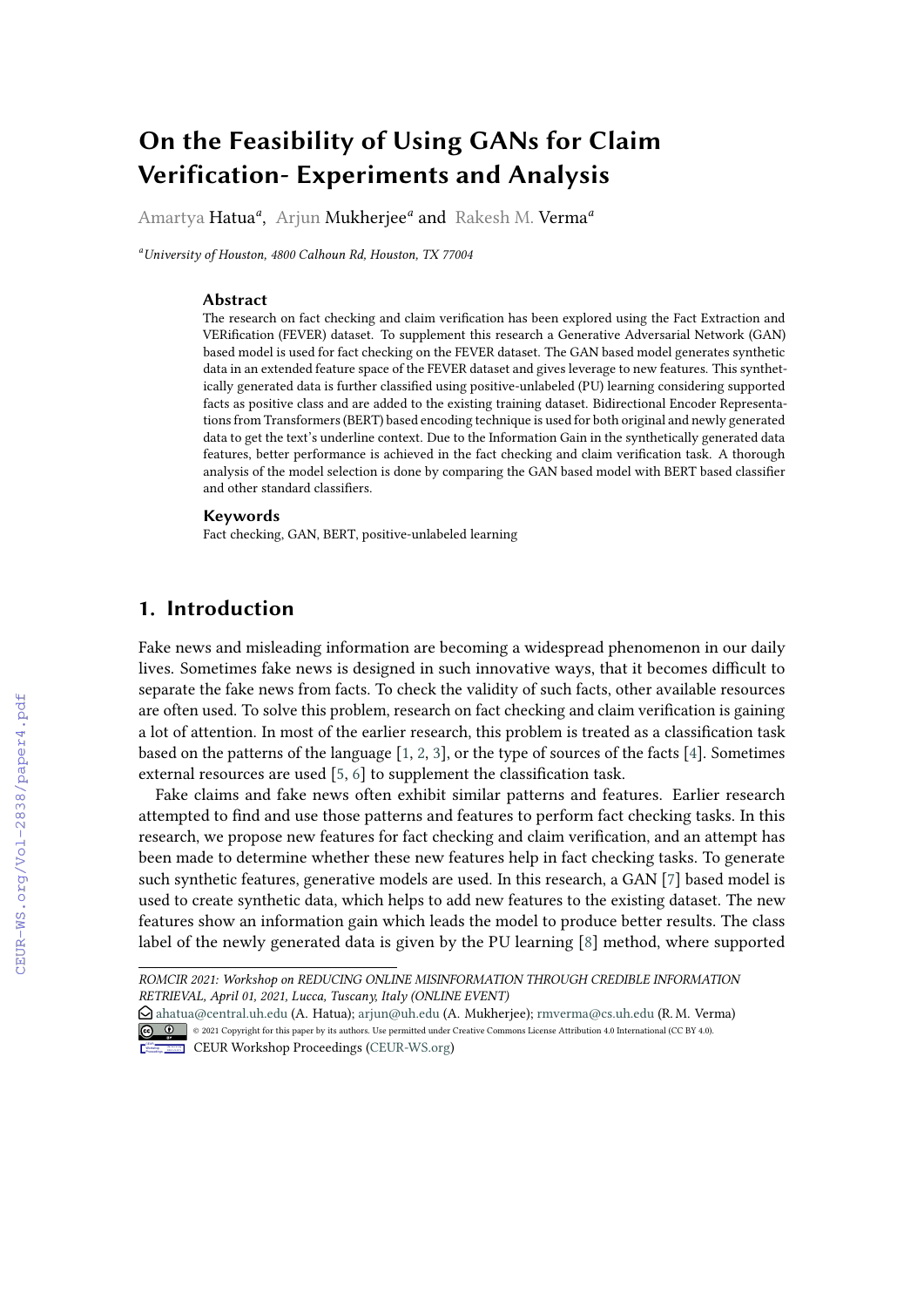claims or the true claims are considered as the positive class. The synthetically generated data is added to the existing training data so that the training feature space gains more features. BERT [\[9\]](#page-9-0) plays a significant part in this experiment, as BERT is used for encoding of the training dataset. It helps to capture the underline context and the relationships between claims and evidence pairs. The diagrammatic representation of the proposed model is presented in Fig. [1.](#page-2-0)

### **1.1. Data**

We use FEVER dataset for our fact checking and claim verification experiments. The FEVER dataset is open-source, and the research community is actively working on this dataset, so the FEVER dataset is selected for this research [\[10,](#page-9-1) [11,](#page-9-2) [12\]](#page-9-3). For every claim in the dataset, the evidence for the given claim and its class is given. Two of such (claim, evidence) pairs are presented in Table [1.](#page-1-0) In the FEVER dataset, the third category of data is also provided where the class of the claim is not mentioned as there is not enough information provided for or against the claim.

### **Table 1**

<span id="page-1-0"></span>

| Examples of claim verification                                                                                                                                                                                                        |
|---------------------------------------------------------------------------------------------------------------------------------------------------------------------------------------------------------------------------------------|
| <b>Claim:</b> Tetris has sold millions of physical copies.<br><b>Evidence:</b> It was announced that Tetris has sold more than 170 million<br>copies, approximately 70 physical copies and<br>Label: True                             |
| <b>Claim:</b> Andy Roddick lost 5 Master Series between 2002 and 2010.<br>Evidence: Roddick was ranked in the top 10 for nine consecutive years between 2002 and 2010, and<br>won five Masters Series in that period.<br>Label: False |

Each data point in this dataset has three main elements: claim, evidence and label. For every claim there is one or multiple evidence from Wikipedia. The class label describes whether the evidence supports / refutes / do not provide enough information for the given claim. FEVER published different versions of the datasets. In this research we used FEVER 1.0 and FEVER 2.0 for training, validation and testing. FEVER 1.0 training dataset has 80,035 Supported claims, 29,775 Refuted claims, and 35,639 NotEnoughInfo claims. The FEVER 1.0 validation set and test set have 3,333 Support claims, 3,333 Refute claims, and 3,333 NotEnoughInfo claims respectively. FEVER 2.0 has 391 Support claims, 396 Refute claims, and 387 NotEnoughInfo claims respectively.

This research explores the possibilities of improvements in fact checking and claim verification tasks by adding extra features from synthetically generated data. Generating new data using GAN, which leads to improvement of the fact checking result, is novel to our knowledge. We also compare our result with prior research of Yang et al. [\[8\]](#page-9-4) and other standard models like Long Short Term Memory (LSTM) [\[13\]](#page-9-5), Convolution Neural Network (CNN) [\[14\]](#page-9-6), Graph Neural Network (GCN) [\[15\]](#page-9-7), Naive Bayes classifier [\[16\]](#page-10-0), Support Vector Machine (SVM) [\[17\]](#page-10-1), Random forest [\[18\]](#page-10-2), Stochastic Gradient Boosting (SGB) [\[19\]](#page-10-3).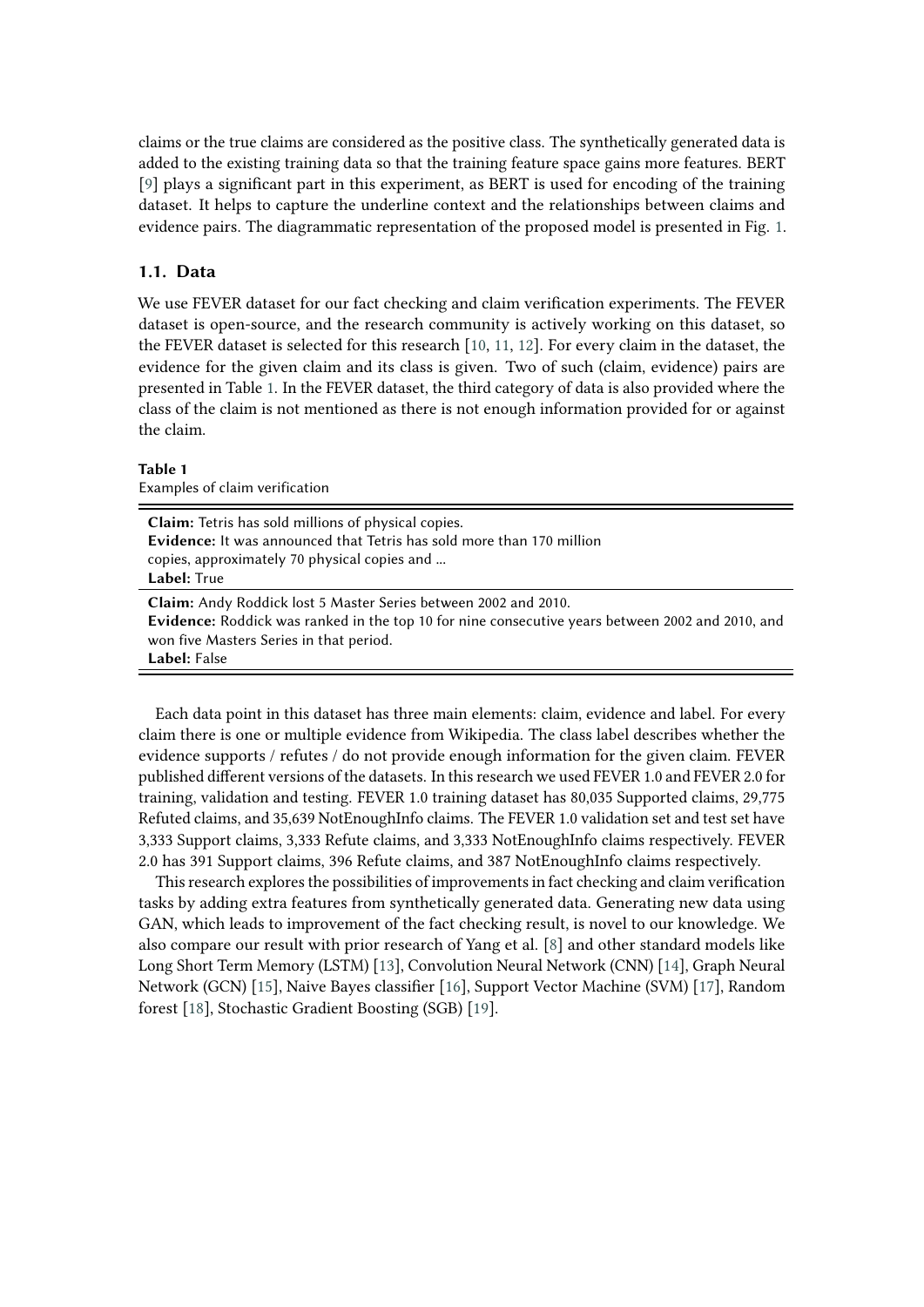

<span id="page-2-0"></span>**Figure 1:** Block diagram of the GAN based model

# **2. Related Work**

Significant work has been done on fact checking with most of it focusing on the text's linguistic patterns, the source of the fact, and occasionally some external information used as a supplement for a given claim.

**Internal features.** Throughout this research, we find that linguistic features are the most important and widely used features for this task. For example, in [\[1\]](#page-9-8), H. Rashkin et al. analytically characterized the language of fake political news and determined political news's truthfulness. A similar type of study is done by Ramy Baly et al. in [\[2\]](#page-9-9) on multiple news resources. Apart from linguistic features and patterns; sentiment, mood, and other psychological factors can help to identify fake claims or news. In [\[3\]](#page-9-10), Pérez-Rosas et al. showed a method of fake news detection using psycholinguistic features of the news. Using Linguistic Inquiry and Word Count software (LIWC), they extracted essential words in text that are part of psycholinguistic categories. These words are then used to identify fake news.

**Addition of external sources or metadata.** Some research shows that, other than the internal features of the text of the fact/news, external resources and meta data can play a vital role in identifying the truthfulness of a fact or claim. One such approach is in [\[4\]](#page-9-11), where the meta-data is combined with the data to achieve a significant improvement in fake news detection. Furthermore, external sources include additional information about the news, user interaction, public opinion, etc., and helps in assessment of news or claims [\[5\]](#page-9-12). Moreover, previous work also proposed a method to find the truthfulness of news by collecting information from multiple related sources [\[6,](#page-9-13) [20\]](#page-10-4). These sources can either support or refute each other. In [\[6\]](#page-9-13) Ravali et al. proposed a novel method of modeling the correlations between different sources of news and applied that in determining the truthfulness of the news. Similarly, Jeff Pasternack et al. introduced a generalized fact-finding framework in [\[20\]](#page-10-4), which incorporates uncertainty in the information extraction of claims from documents, attributes of the sources, the degree of similarity among claims, and the degree of certainty expressed by the sources as additional information into the fact-finding process. For fact checking on inconsistent sources and information, Liang Ge et al. [\[21\]](#page-10-5) proposed a two-step procedure. It calculates the degree of information consistency and identifies the underlined common reason for the inconsistency and calculates a consistent score for each item. Similarly, Q. Li et al. [\[22\]](#page-10-6) proposed an optimization framework in which truths and reliable sources are considered as two sets of unknown variables and the framework aims to minimize the deviation between the truths and the multi-source observations. A generalized algorithm called TruthFinder is proposed in [\[23\]](#page-10-7), which utilizes the information of different related web sites to perform fact checking.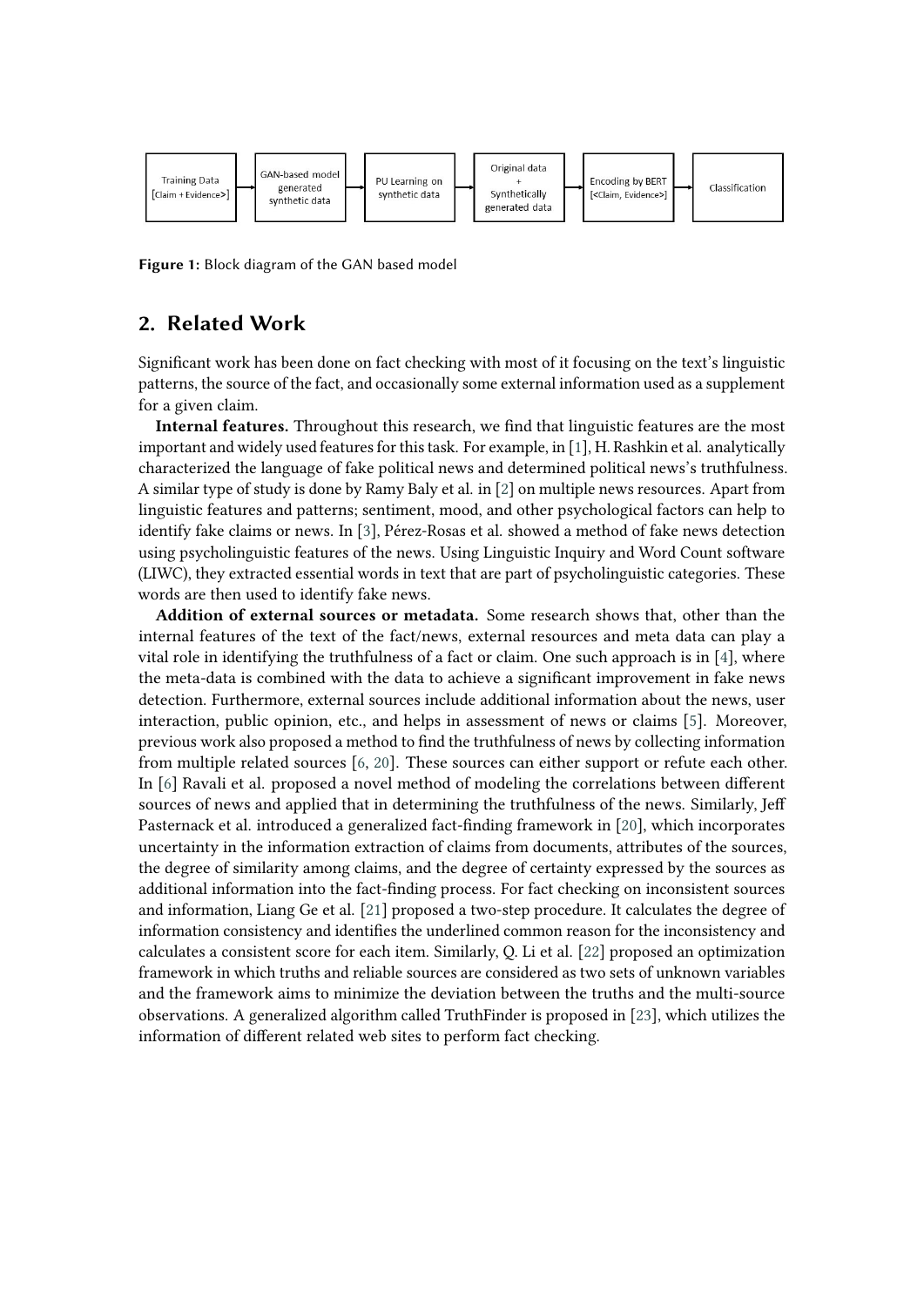**PU Learning.** In recent works on fact checking and claim verification, Yang et al. [\[8\]](#page-9-4) proposed a GAN based PU learning technique on the FEVER dataset for claim verification task. This work is used as a baseline for this research, and their results are compared in this research. For our research we used FEVER as it is an open-source dataset for fact checking and claim verification. FEVER dataset contains evidence taken from Wikipedia pages, and the claims are constructed by crowdsourcing [\[24\]](#page-10-8).

**Pipeline.** In some of the earlier fact checking research using the FEVER dataset, researchers followed a pipeline used in the base model [\[24\]](#page-10-8). The pipeline consists of identifying relevant wiki articles, extracting the appropriate supporting sentences, and determining the truthfulness of the claim. In prior research, document selection is made using different techniques. Some of the important techniques used by the Wikipedia API are the DrQA framework for document detection; token matching techniques and the AllenNLP framework. The second phase of the pipeline, i.e., sentence selection is done using TF-IDF based method, sequence matching neural network, and some ranking based methods. The third and final step of the task, i.e., classification is done using TF-IDF based approach in the base model. Neural network based models, different natural language inference models, and deep learning based models are also used later.

### **3. Model**

As presented in Figure 1, the model's pipeline consists of three central units: i) GAN, ii) PU Learning, iii) Classification unit. In this experiment the Leak GAN [\[25\]](#page-10-9) model is used; for PU learning, a bagging based method is used with Random forest [\[26\]](#page-10-10). The BERT [\[9\]](#page-9-0) encoding based classifier is used for the classification in the final step. A brief description of each of the units is given below.

### **3.1. Leak GAN**

A GAN [\[7\]](#page-9-14) model consists of a generator  $(G)$  unit and a discriminator  $(D)$  unit. The generator unit generates synthetic data while the discriminator distinguishes between true data and synthetic data. The goal of the generator unit is to generate data that are very similar to the original data so that the discriminator cannot identify them as synthetic data. The optimization of GAN is done by D and G alternatively via a min-max game and  $p(z)$  denotes a simple distribution, such as  $\mathcal{N}(0, 1)$ .

$$
\min_{G} \max_{D} V(D, G) = \mathbb{E}_{x \sim p_{data(x)}}[log D(x)] + \mathbb{E}_{z \sim p_{z(z)}}[log(1 - D(G(z)))] \tag{1}
$$

Generation of long sentences using GAN is a challenging task, Leak GAN [\[25\]](#page-10-9) is specially designed to generate long sentences and to produce good results on standard natural language processing based tasks [\[25\]](#page-10-9). Hence Leak GAN is used in this research. Leak GAN follows the standard adversarial training principle but in the standard method the scalar guiding signal to the generator unit becomes relatively less informative when GAN attempts to generate a long sentence. Leak GAN overcomes this problem because the discriminator unit leaks information of its own high-level extracted features to the generative unit for further guidance, which eventually helps Leak GAN to generate long sentences. A hierarchical reinforcement learning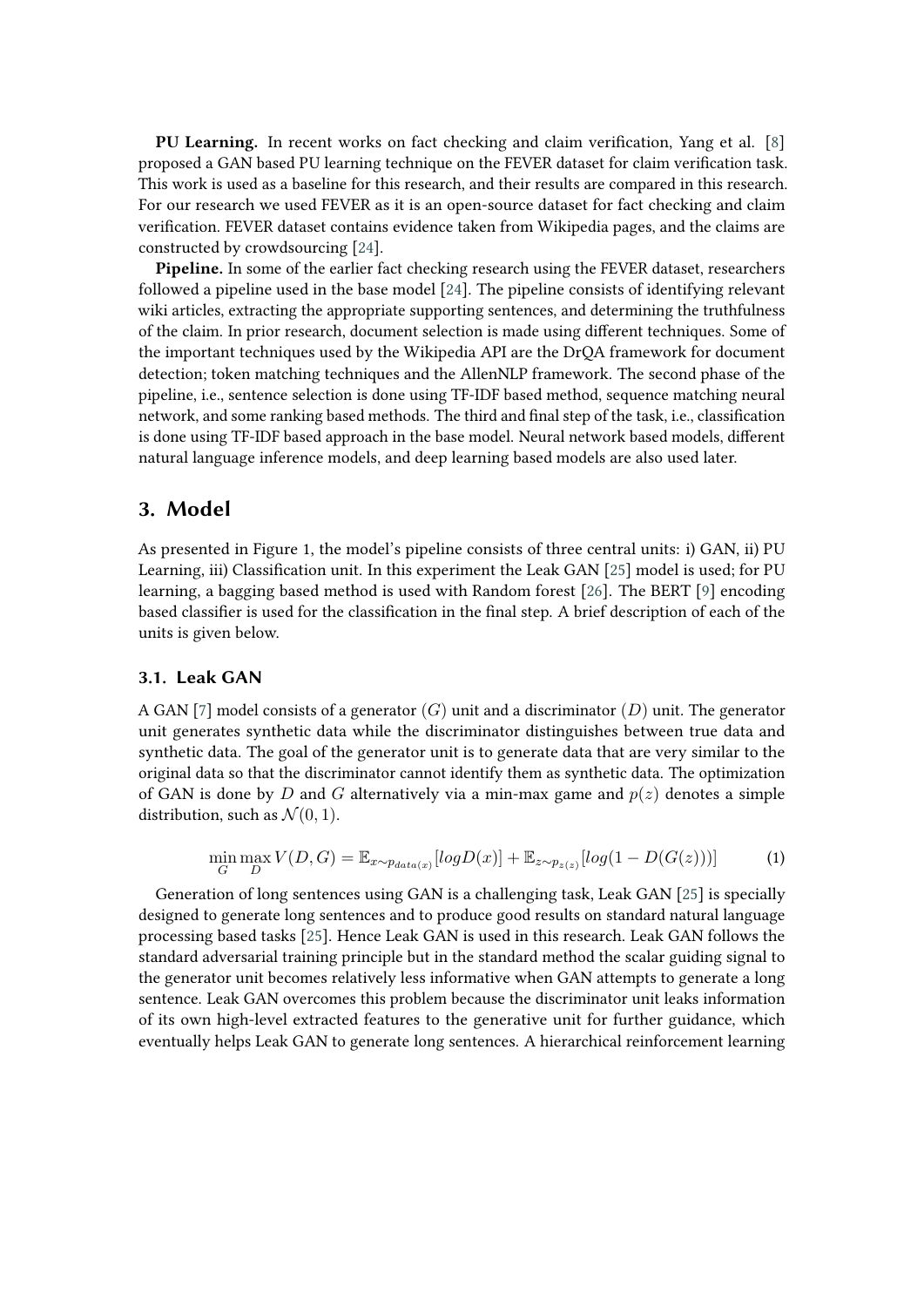(RL) architecture [\[27\]](#page-10-11) is used in the generator unit to incorporate the leaked information from the discriminator unit. Although Leak GAN produces excellent results due to its hierarchical RL based architecture, it takes a long time to generate sentences. Another GAN model, LaTextGAN [\[28\]](#page-10-12) is also used in this research to compare the results with Leak GAN. As LaTexGAN is not an RL based model, it converges faster than Leak GAN.

# **3.2. PU Bagging**

Once the synthetic data is generated using the Leak GAN model, the next task is to label these data using the PU Learning method. PU bagging is one such PU learning method. In the first step, a training set is created combining all positive data points (here the supported claims in FEVER dataset) with a random sample from the unlabeled points, with replacement. In the second step, the dataset is used as a "bootstrap" sample to train a classifier considering unlabeled data points belonging to the negative class. In the next step, the classifier is used to classify the unlabeled data points that were not included in the random sample or the OOB ("out of bag") points and record their assigned class. These three steps are repeated many times and finally each unlabeled point is labeled with the class it was assigned to the maximum number of times. While assigning the class label of the generated data, only 'SUPPORTED' and 'REFUTED' class labels are assigned, 'NOT ENOUGH INFORMATION' class label is ignored.

### **3.3. BERT**

In this research BERT plays a significant role as an encoder and a classifier. BERT Huggingface [\[29\]](#page-10-13) pretrained model is used to encode the training and test datasets. It ensures the consistency of the underlying semantic context and corresponding relations between claim, evidence and classes. The [SEP] token is used to separate the claim and the evidence. Some claims have multiple supporting statements, in such cases multiple claim evidence pairs are created. For a particular claim, its corresponding evidence is concatenated separately. For example, there is a data point with the following claim  $(C)$ , evidence  $(E)$ , and label  $(L)$  :  $[C, E < e_1, e_2, e_3 > L]$ . The input data format to the BERT model will be:  $x = \{ \langle C; e_1, L \rangle, \langle C; e_2, L \rangle, \langle C; e_3, L \rangle, \langle C; e_4, L \rangle, \langle C; e_5, L \rangle, \langle C; e_6, L \rangle, \langle C; e_7, L \rangle, \langle C; e_7, L \rangle, \langle C; e_8, L \rangle, \langle C; e_9, L \rangle, \langle C; e_9, L \rangle, \langle C; e_9, L \rangle, \langle C; e_9, L \rangle, \langle C; e_9, L \rangle$  $C: e_3, L >$ .

# **4. Experimental Setup**

### **4.1. Experiments**

**GAN Based Models:** In this experiment, two different GAN based models are used to generate claims synthetically. One of the GAN based models (Leak GAN) uses reinforcement learning (RL), while the other model (LaTextGAN) does not use RL based models. Using each GAN based model, a total of 10,000 synthetic data points (claims) are generated. The length of the sentences generated by Leak GAN is longer than LaTextGAN. On average, the length of the generated sentences by LeakGAN is 20. Whenever LaTextGAN generates a long sentence, it exhibits a tendency to repeat some words multiple times. This problem is not observed in the synthetic data generated by the LeakGAN.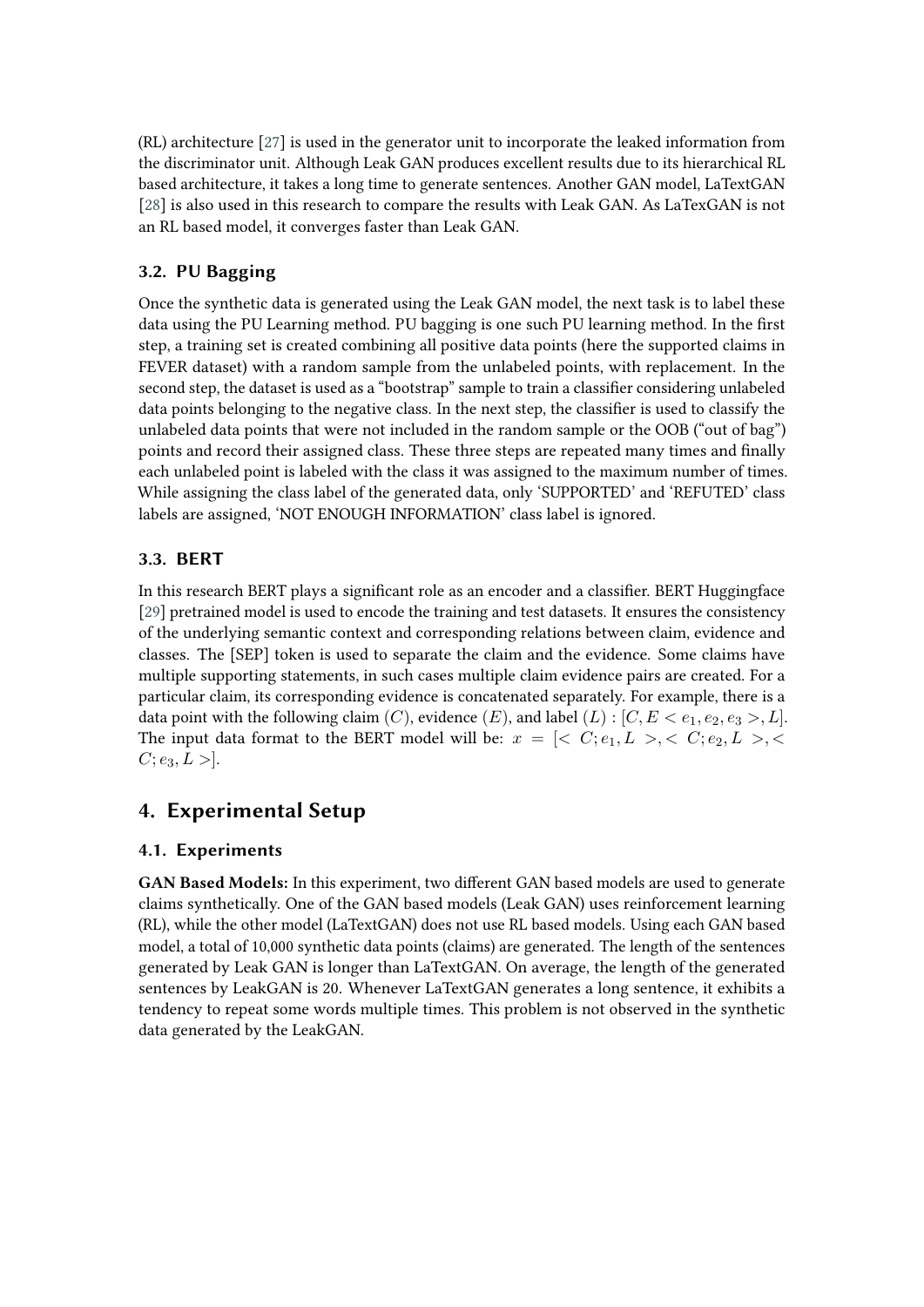**PU Learning with Bagging using Random forest:** PU Learning with Bagging using Randomforest: The unlabeled synthetic data is labeled using the PU Learning technique. In the PU learning technique, a Random forest classifier is used for the initial step, and a bagging approach is followed to label the synthetic data in the final step.

**BERT Transformer:** Huggingface BERT pretrained transformer is used as tokenizer for the training, validation and testing dataset. The vocabulary size of the pretrained model is 30522 and the size of the hidden layer is 768. Later the pretuned model is fine tuned to classify the claims. BERT is used as an encoder for training (original and sythetic data), validation and testing datasets.

**Classifiers:** Other than BERT based classifiers some of the standard machine learning and deep learning classifiers are also used for the classification task. These classifiers are: GCN, LSTM, CNN, SVM, Random forest, Naive Bayes, SGB. The deep learning classifiers like GCN, LSTM and CNN are implemented. For GCN pointwise mutual information between words is calculated to generate the graph. To implement the CNN five kernels of sizes 2, 3, 4, 5 and 6 are used. For LSTM, the input data is encoded using GloVe [\[30\]](#page-10-14). The learning rate and batch size for these 3 models are 0.001, 64, respectively. In machine learning models, Categorical Naive Bayes classifier, SVM with RBF kernel, and Random forest is implemented. The Random forest is equipped with 1000 trees and entropy is used as supported criteria for the information gain. The SGB model utilizes hinge loss and L2 penalty. The deep learning models are implemented using PyTorch [\[31\]](#page-10-15), and the Scikit learn library [\[32\]](#page-10-16) is used for machine learning models.

**Evidence Sentence Selection:** The evidence for the synthetically generated sentences are selcted from the Wikipedia database [\[10\]](#page-9-1) using cosine similarity [\[33\]](#page-11-0). In this case we have selected one evidence for every synthetically generated sentence.

#### **Table 2**

Examples of synthetically Leak GAN generated claims and respective evidence from the FEVER dataset

**Claim:** Colantoni Entertainment Singing dealt Wisin densely expertise Crooks Carthaginians toxoplasmosis Dextroamphetamine 313,000 1204 orphanages Illuminate Protestant Hackers Gupta 1917.

**Evidence:** Andrea Colantoni, quarter-finalist in Men's Low-Kick at WAKO World Championships 2007 Belgrade-67 kg.

### **Label:** False

**Claim:** Jackson's singing citing blast Austrian Coppola direct 100 gruelling The screams Tick Mycroft FX Bacsinszky Orci MacShayne Castlevania Unkrich.

**Evidence:** "All in Your Name" is a song written and performed by Barry Gibb and Michael Jackson **Label:** True

# **5. Results**

The result of the above experiments on FEVER 1.0 and FEVER 2.0 is presented and discussed in this section. The precision, recall, and F1 score for all the models are reported in this section. All the results are compared with the previous research by Yang et al. The Leak GAN based model generates 10,000 data points, which are added to the initial training data. PU Learning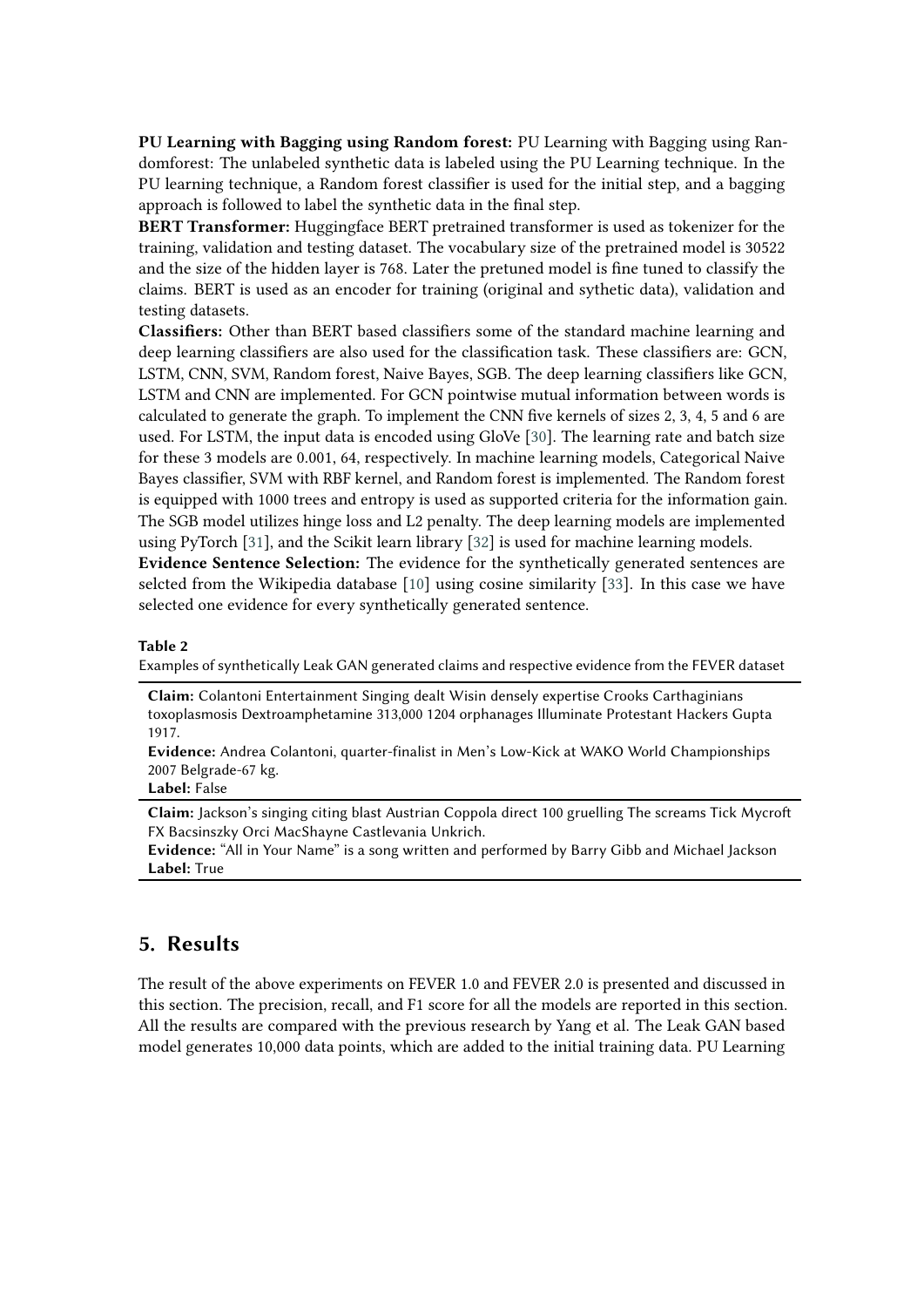#### **Table 3**

Examples of synthetically LaTextGAN generated claims and respective evidence from the FEVER dataset

**Claim:** Steven Angele certified Kroll, burglary presidential Texas Lactobacillales Pont finding jumped knight population, Switzerland, person person person person.

**Evidence:** The 1877 Stevens Ducks football team represented Stevens Institute of Technology in the 1877 college football season.

### **Label:** False

**Claim:** Lionel messi reached breakdown now Barcelona ""Bonet"" philosophical Afghanistan Championship, adherents hook abandoned Kentuck Kentuck Kentuck Kentuck Kentuck Kentuck Kentuck

**Evidence:** Lionel Messi scored the winning goal in the fifth minute of the second half of extra time, securing Barcelona's record sixth trophy for the 2009 calendar year. **Label:** True

is applied to these 10,000 synthetically generated data, and 6,823 data points are classified as Supported claims, and the rest 3,177 data points are classified as Refuted claims, and we ignore the NotEnoughInfo class. Hence, the new training dataset has 86,858 Supported claims, 32,952 Refuted claims, and 35,639 NotEnoughInfo claims. The test and validation dataset has 3,333 Supported claims, 3,333 Refuted claims, and 3,333 NotEngoughInfo claims. Training data for both FEVER 1.0 and FEVER 2.0 is the same; the test data different. All the experiments are repeated five times.

#### **Table 4**

<span id="page-6-0"></span>Result of FEVER 1.0

|                             | FEVER 1.0 Dataset |                  |                   |
|-----------------------------|-------------------|------------------|-------------------|
| Classifiers                 | Precision         | Recall           | F1 Score          |
| <b>BERT Classifier</b>      | $0.45 \pm 0.011$  | $0.44 \pm 0.010$ | $0.44 \pm 0.009$  |
| Leak GAN Based Classifier   | $0.65 \pm 0.003$  | $0.64 \pm 0.006$ | $0.63 \pm 0.003$  |
| LaTextGAN Based Classifier  | $0.41 \pm 0.008$  | $0.36 \pm 0.016$ | $0.30 \pm 0.009$  |
| Graph Convolutional Network | $0.45 \pm 0.015$  | $0.44 \pm 0.013$ | $0.44 \pm 0.013$  |
| <b>SVM</b>                  | $0.53 \pm 0.013$  | $0.42 \pm 0.013$ | $0.38 \pm 0.013$  |
| Naive Bayes                 | $0.41 \pm 0.016$  | $0.34 \pm 0.014$ | $0.24 \pm 0.015$  |
| Random forest               | $0.33 \pm 0.011$  | $0.33 \pm 0.010$ | $0.28 \pm 0.011$  |
| SGD                         | $0.31 \pm 0.023$  | $0.22 \pm 0.022$ | $0.27 \pm 0.023$  |
| <b>LSTM</b>                 | $0.45 \pm 0.003$  | $0.42 \pm 0.004$ | $0.004 \pm 0.004$ |
| <b>CNN</b>                  | $0.46 \pm 0.012$  | $0.44 \pm 0.011$ | $0.43 \pm 0.012$  |
| Yang et al. result          | 0.61              | 0.58             | 0.60              |

It can be observed in Table [4](#page-6-0) and Table [5](#page-7-0) that the performance of the Leak GAN based model is better than all other models on both the datasets. The F1 mean scores for the two datasets are 0.63 and 0.51. The Leak GAN based model performed better than the earlier published results and the results of the other standard classifiers.

We have implemented two GAN based models, LaTextGAN and Leak GAN for synthetic data generation. Analysis is done on the synthetically generated data from both the GAN models.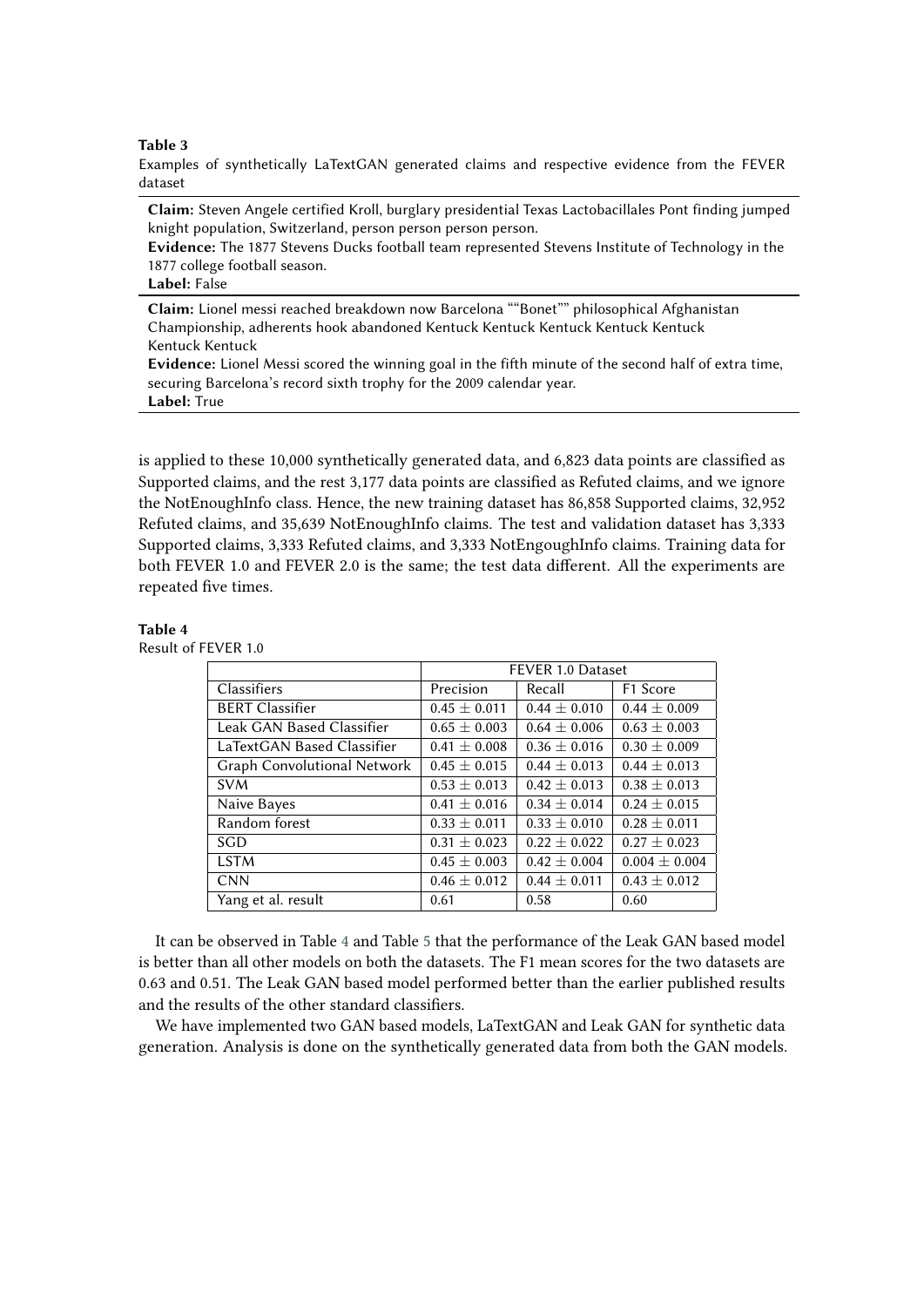<span id="page-7-0"></span>**Table 5** Result of FEVER 2.0

|                             | FEVER 2.0 Dataset |                  |                      |
|-----------------------------|-------------------|------------------|----------------------|
| Classifiers                 | Precision         | Recall           | F <sub>1</sub> Score |
| <b>BERT Classifier</b>      | $0.46 \pm 0.013$  | $0.44 \pm 0.014$ | $0.44 \pm 0.013$     |
| Leak GAN Based Classifier   | $0.52 \pm 0.023$  | $0.51 \pm 0.019$ | $0.51 \pm 0.021$     |
| LaTextGAN Based Classifier  | $0.42 \pm 0.02$   | $0.39 \pm 0.019$ | $0.39 \pm 0.019$     |
| Graph Convolutional Network | $0.43 \pm 0.023$  | $0.39 \pm 0.013$ | $0.37 \pm 0.016$     |
| <b>SVM</b>                  | $0.40 \pm 0.019$  | $0.37 \pm 0.022$ | $0.35 \pm 0.019$     |
| Naive Bayes                 | $0.33 \pm 0.030$  | $0.22 \pm 0.023$ | $0.27 \pm 0.025$     |
| Random forest               | $0.33 \pm 0.014$  | $0.26 \pm 0.017$ | $0.29 \pm 0.015$     |
| SGD                         | $0.30 \pm 0.025$  | $0.22 \pm 0.029$ | $0.26 \pm 0.027$     |
| <b>LSTM</b>                 | $0.43 \pm 0.028$  | $0.40 \pm 0.039$ | $0.39 \pm 0.032$     |
| <b>CNN</b>                  | $0.41 \pm 0.021$  | $0.38 \pm 0.011$ | $0.37 \pm 0.018$     |





**Figure 2:** t-SNE Plot of Original & Synthetic Data by LaTextGAN

**Figure 3:** t-SNE Plot of Original & Synthetic Data by Leak GAN

In Figure 2 and Figure 3, the distribution of the original data and newly generated data (using LaTextGAN and Leak GAN) can be observed. To plot this graph, the dataset is encoded using BERT and t-SNE algorithm is used for visualization. The t-SNE plot is done using perplexity value 30, number of iterations 1000, and learning rate 200. In this visualization, 10,000 randomly selected data points are used from both the original and the synthetic datasets.

To understand the statistical significance of the synthetically generated dataset, paired t-Test is also performed on the same 20,000 data points. Here we considered the null hypothesis as there is no difference in the distribution between the two datasets. The paired t-Test produces a t-value of 1.811, and the respective p-value is 0.072 for the data generated by the Leak GAN based model. The result of the paired t-Test supports the null hypothesis with a p-value of 0.072. Moreover, the new features added by the synthetic data helps in information gain of 0.020 bits. On the other hand, the paired t-Test using the synthetic data from LaTextGAN produces a t-value of -3.37, and the respective p-value is 0.000737. The information gain is 0.008 bits. The information gain and result of t-Test shows that the synthetic data generated by Leak GAN has similar distribution to the original data and gives more information to the entire training dataset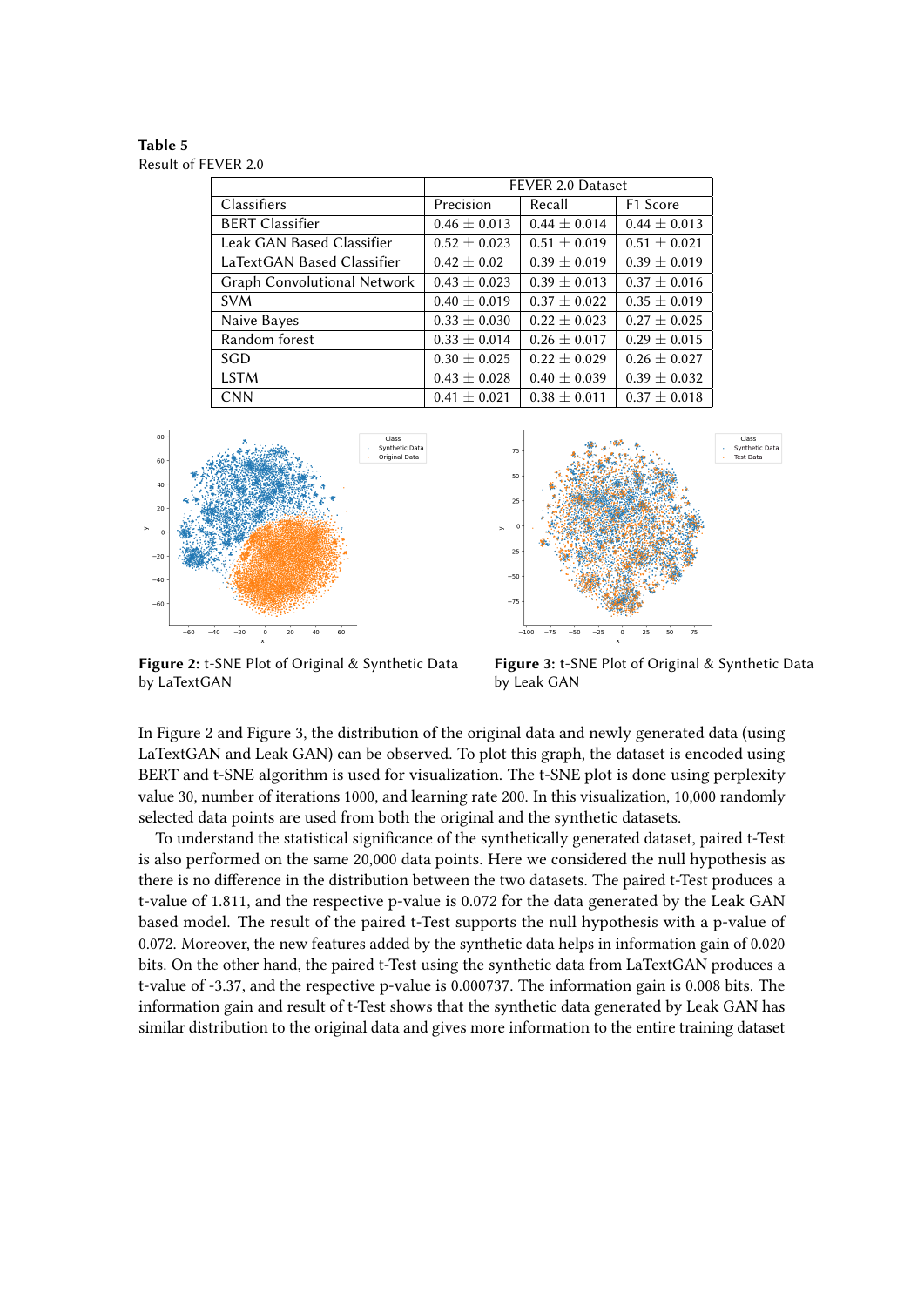than the dataset generated using LaTextGAN. In Table 2, it can be observed that the performance of the Leak GAN based model is better than all other models on both the datasets. The reason behind the better performance of the Leak GAN based classifier model is its synthetic data generation capability. All the analytical results discussed here helps us to draw this conclusion.



gradually increasing dataset



 $50$ 

To confirm the synthetic data's effectiveness on the improvement of the F1 score, we performed an empirical analysis with SVM and BERT classifier. To arrive at this analysis, a subset of the training dataset (original + synthetic) is used for training, and the test dataset provided by FEVER 1.0 is used for the testing. 10,000 original training data points are randomly selected for this experiment, where the ratio of the classes is kept the same as the entire dataset. Initially, the percentage of the synthetic data is 5% of the training data, and in the next 10 steps, the volume of synthetic data is gradually increased to 50% of the total training data. BERT based classifiers and SVM are applied to this subset of the training dataset, and F1 scores are recorded and plotted in Figure 4 and Figure 5. It can be observed from Figure 4 and Figure 5 that as the percentage of the synthetic dataset is increasing in the subset of the training dataset the F1 score is also increasing. This proves enhancement in effectiveness of classifiers due to addition of synthetic data with the original data.

# **6. Conclusion**

This research attempts to employ the effectiveness of the synthetic data generation capability of the GAN. We proposed a GAN based model with PU bagging for fact checking and claim verification. The model is capable of generating synthetic data, which eventually helps the fact checking task. This research also discusses the distribution of the newly generated data and its statistical significance toward information gain and classification results. The entire research is carried out on FEVER 1.0 and FEVER 2.0 datasets, and the result of the proposed model is compared with several standard classifier's results and previous results. In the future, a similar set of experiments can be carried out on other publicly available standard datasets to test this proposed model's effectiveness.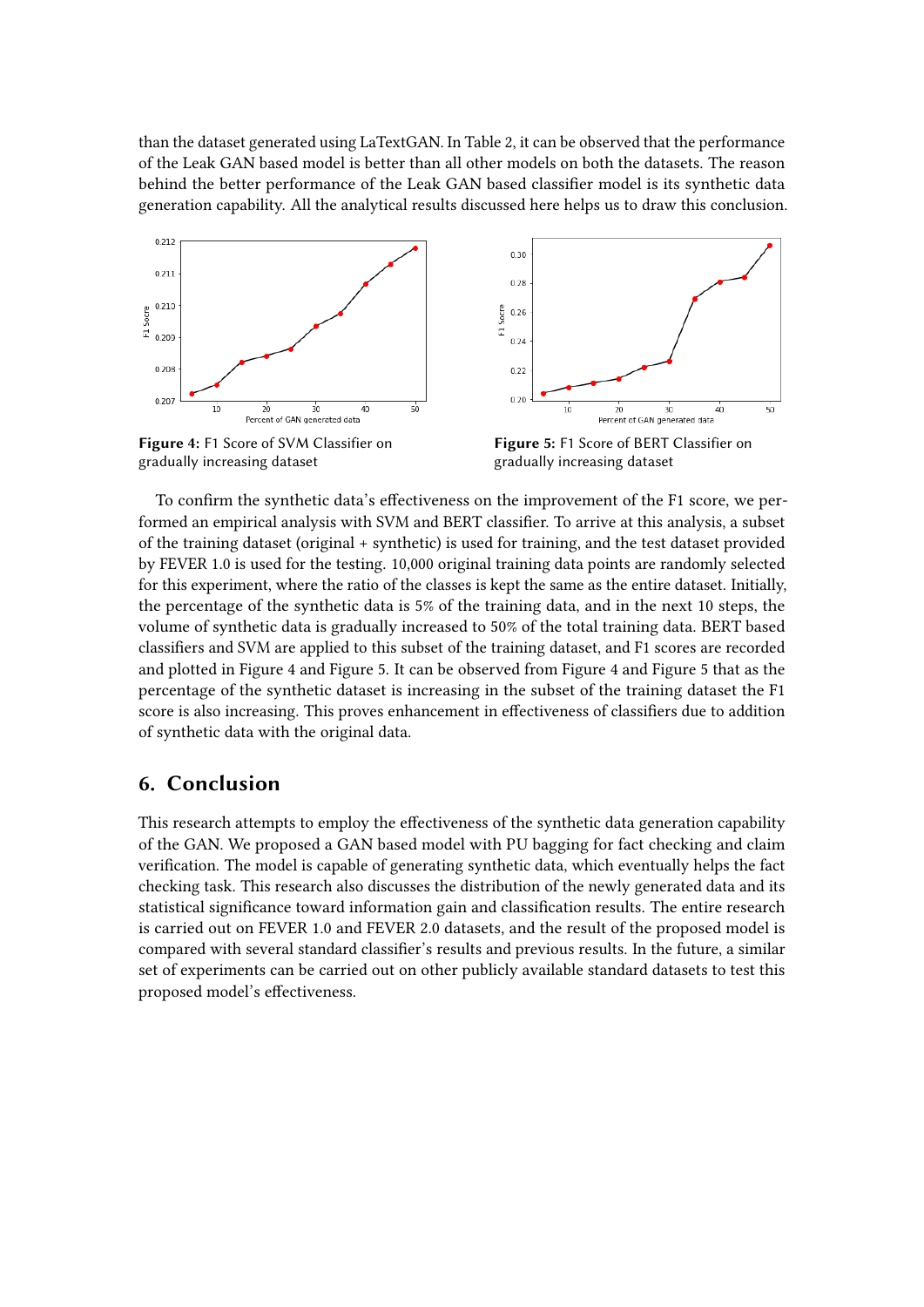# **Acknowledgments**

Research was supported in part by grants NSF 1838147, NSF DGE 1433817 and ARO W911NF-20-1-0254. Verma is the founder of Everest Cyber Security and Analytics, Inc. The views and conclusions contained in this document are those of the authors and not of the sponsors. The U.S. Government is authorized to reproduce and distribute reprints for Government purposes notwithstanding any copyright notation herein.

# **References**

- <span id="page-9-8"></span>[1] H. Rashkin, E. Choi, J. Y. Jang, S. Volkova, Y. Choi, Truth of varying shades: Analyzing language in fake news and political fact-checking (2017) 2931–2937.
- <span id="page-9-9"></span>[2] R. Baly, G. Karadzhov, D. Alexandrov, J. Glass, P. Nakov, Predicting factuality of reporting and bias of news media sources, arXiv preprint arXiv:1810.01765 (2018).
- <span id="page-9-10"></span>[3] V. Pérez-Rosas, B. Kleinberg, A. Lefevre, R. Mihalcea, Automatic detection of fake news, arXiv preprint arXiv:1708.07104 (2017).
- <span id="page-9-11"></span>[4] W. Y. Wang, "liar, liar pants on fire": A new benchmark dataset for fake news detection, arXiv preprint arXiv:1705.00648 (2017).
- <span id="page-9-12"></span>[5] K. Popat, S. Mukherjee, J. Strötgen, G. Weikum, Where the truth lies: Explaining the credibility of emerging claims on the web and social media (2017) 1003–1012.
- <span id="page-9-13"></span>[6] R. Pochampally, A. Das Sarma, X. L. Dong, A. Meliou, D. Srivastava, Fusing data with correlations (2014) 433–444.
- <span id="page-9-14"></span>[7] I. Goodfellow, J. Pouget-Abadie, M. Mirza, B. Xu, D. Warde-Farley, S. Ozair, A. Courville, Y. Bengio, Generative adversarial nets, Advances in neural information processing systems 27 (2014) 2672–2680.
- <span id="page-9-4"></span>[8] F. Yang, E. Dragut, A. Mukherjee, Claim verification under positive unlabeled learning, IEEE/ACM International Conference on Advances in Social Networks Analysis and Mining (ASONAM) (2020).
- <span id="page-9-0"></span>[9] J. Devlin, M.-W. Chang, K. Lee, K. Toutanova, Bert: Pre-training of deep bidirectional transformers for language understanding, arXiv preprint arXiv:1810.04805 (2018).
- <span id="page-9-1"></span>[10] J. Thorne, A. Vlachos, O. Cocarascu, C. Christodoulopoulos, A. Mittal, The fact extraction and verification (fever) shared task, arXiv preprint arXiv:1811.10971 (2018).
- <span id="page-9-2"></span>[11] J. Thorne, A. Vlachos, Adversarial attacks against fact extraction and verification, arXiv preprint arXiv:1903.05543 (2019).
- <span id="page-9-3"></span>[12] J. Thorne, A. Vlachos, O. Cocarascu, C. Christodoulopoulos, A. Mittal, The fever2. 0 shared task (2019) 1–6.
- <span id="page-9-5"></span>[13] S. Hochreiter, J. Schmidhuber, Long short-term memory, Neural computation 9 (1997) 1735–1780.
- <span id="page-9-6"></span>[14] S. Lawrence, C. L. Giles, A. C. Tsoi, A. D. Back, Face recognition: A convolutional neuralnetwork approach, IEEE transactions on neural networks 8 (1997) 98–113.
- <span id="page-9-7"></span>[15] F. Scarselli, M. Gori, A. C. Tsoi, M. Hagenbuchner, G. Monfardini, The graph neural network model, IEEE Transactions on Neural Networks 20 (2008) 61–80.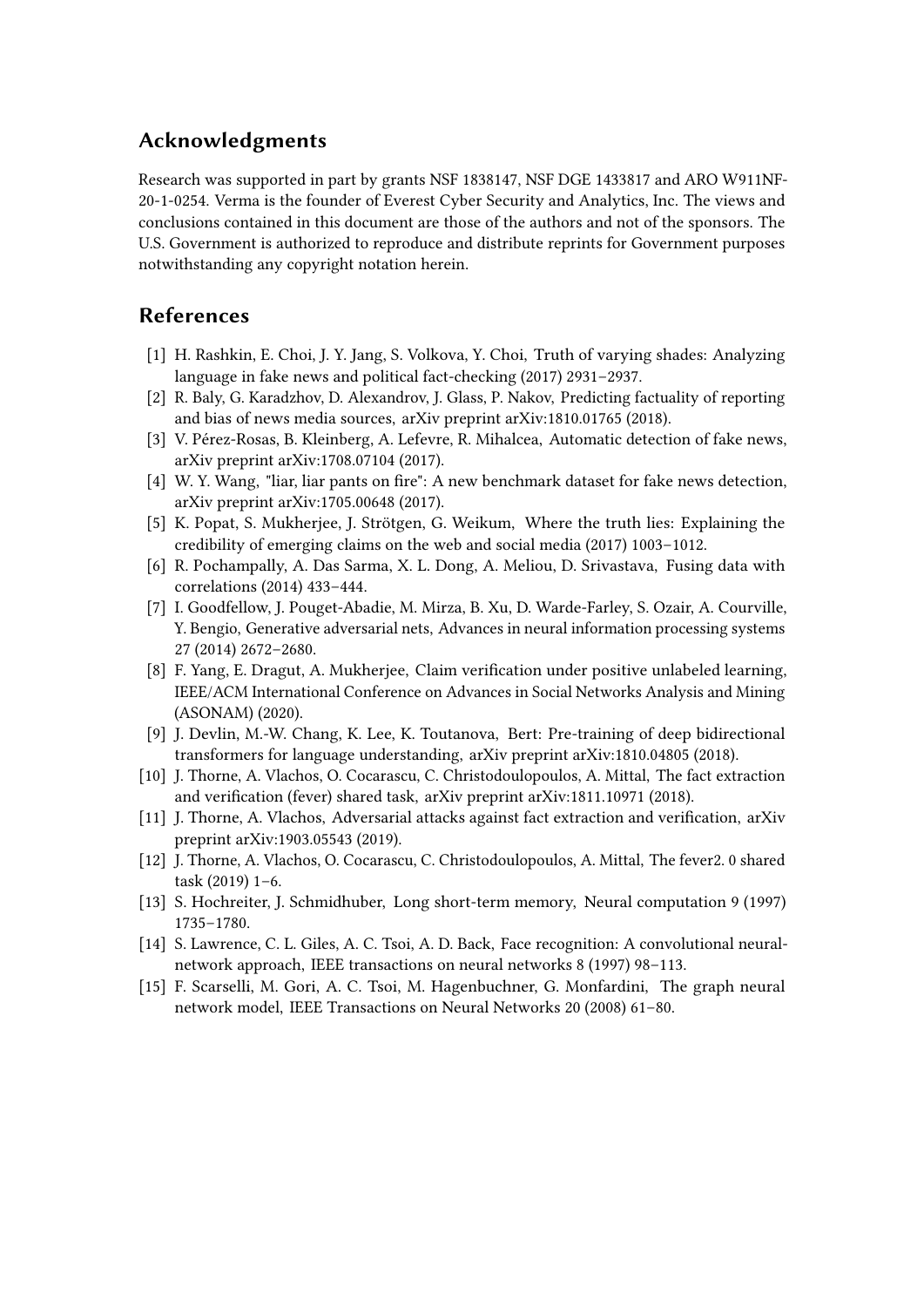- <span id="page-10-0"></span>[16] D. D. Lewis, Naive (bayes) at forty: The independence assumption in information retrieval (1998) 4–15.
- <span id="page-10-1"></span>[17] H. Drucker, C. J. Burges, L. Kaufman, A. Smola, V. Vapnik, Support vector regression machines, Advances in neural information processing systems 9 (1996) 155–161.
- <span id="page-10-2"></span>[18] M. Pal, Random forest classifier for remote sensing classification, International journal of remote sensing 26 (2005) 217–222.
- <span id="page-10-3"></span>[19] J. H. Friedman, Stochastic gradient boosting, Computational statistics & data analysis 38 (2002) 367–378.
- <span id="page-10-4"></span>[20] J. Pasternack, D. Roth, Making better informed trust decisions with generalized fact-finding (2011).
- <span id="page-10-5"></span>[21] L. Ge, J. Gao, X. Li, A. Zhang, Multi-source deep learning for information trustworthiness estimation (2013) 766–774.
- <span id="page-10-6"></span>[22] Q. Li, Y. Li, J. Gao, B. Zhao, W. Fan, J. Han, Resolving conflicts in heterogeneous data by truth discovery and source reliability estimation (2014) 1187–1198.
- <span id="page-10-7"></span>[23] M. Wan, X. Chen, L. Kaplan, J. Han, J. Gao, B. Zhao, From truth discovery to trustworthy opinion discovery: An uncertainty-aware quantitative modeling approach (2016) 1885– 1894.
- <span id="page-10-8"></span>[24] J. Thorne, A. Vlachos, C. Christodoulopoulos, A. Mittal, Fever: a large-scale dataset for fact extraction and verification, arXiv preprint arXiv:1803.05355 (2018).
- <span id="page-10-9"></span>[25] J. Guo, S. Lu, H. Cai, W. Zhang, Y. Yu, J. Wang, Long text generation via adversarial training with leaked information, arXiv preprint arXiv:1709.08624 (2017).
- <span id="page-10-10"></span>[26] C. Li, X.-L. Hua, Towards positive unlabeled learning for parallel data mining: a random forest framework (2014) 573–587.
- <span id="page-10-11"></span>[27] A. S. Vezhnevets, S. Osindero, T. Schaul, N. Heess, M. Jaderberg, D. Silver, K. Kavukcuoglu, Feudal networks for hierarchical reinforcement learning, arXiv preprint arXiv:1703.01161 (2017).
- <span id="page-10-12"></span>[28] D. Donahue, A. Rumshisky, Adversarial text generation without reinforcement learning, arXiv preprint arXiv:1810.06640 (2018).
- <span id="page-10-13"></span>[29] T. Wolf, L. Debut, V. Sanh, J. Chaumond, C. Delangue, A. Moi, P. Cistac, T. Rault, R. Louf, M. Funtowicz, J. Davison, S. Shleifer, P. von Platen, C. Ma, Y. Jernite, J. Plu, C. Xu, T. L. Scao, S. Gugger, M. Drame, Q. Lhoest, A. M. Rush, Transformers: State-of-the-art natural language processing (2020) 38–45. URL: [https://www.aclweb.org/anthology/2020.](https://www.aclweb.org/anthology/2020.emnlp-demos.6) [emnlp-demos.6.](https://www.aclweb.org/anthology/2020.emnlp-demos.6)
- <span id="page-10-14"></span>[30] J. Pennington, R. Socher, C. D. Manning, Glove: Global vectors for word representation (2014) 1532–1543.
- <span id="page-10-15"></span>[31] A. Paszke, S. Gross, F. Massa, A. Lerer, J. Bradbury, G. Chanan, T. Killeen, Z. Lin, N. Gimelshein, L. Antiga, A. Desmaison, A. Kopf, E. Yang, Z. DeVito, M. Raison, A. Tejani, S. Chilamkurthy, B. Steiner, L. Fang, J. Bai, S. Chintala, Pytorch: An imperative style, high-performance deep learning library, in: H. Wallach, H. Larochelle, A. Beygelzimer, F. d'Alché-Buc, E. Fox, R. Garnett (Eds.), Advances in Neural Information Processing Systems 32, Curran Associates, Inc., 2019, pp. 8024–8035. URL: [http://papers.neurips.cc/paper/](http://papers.neurips.cc/paper/9015-pytorch-an-imperative-style-high-performance-deep-learning-library.pdf) [9015-pytorch-an-imperative-style-high-performance-deep-learning-library.pdf.](http://papers.neurips.cc/paper/9015-pytorch-an-imperative-style-high-performance-deep-learning-library.pdf)
- <span id="page-10-16"></span>[32] F. Pedregosa, G. Varoquaux, A. Gramfort, V. Michel, B. Thirion, O. Grisel, M. Blondel, P. Prettenhofer, R. Weiss, V. Dubourg, J. Vanderplas, A. Passos, D. Cournapeau, M. Brucher,